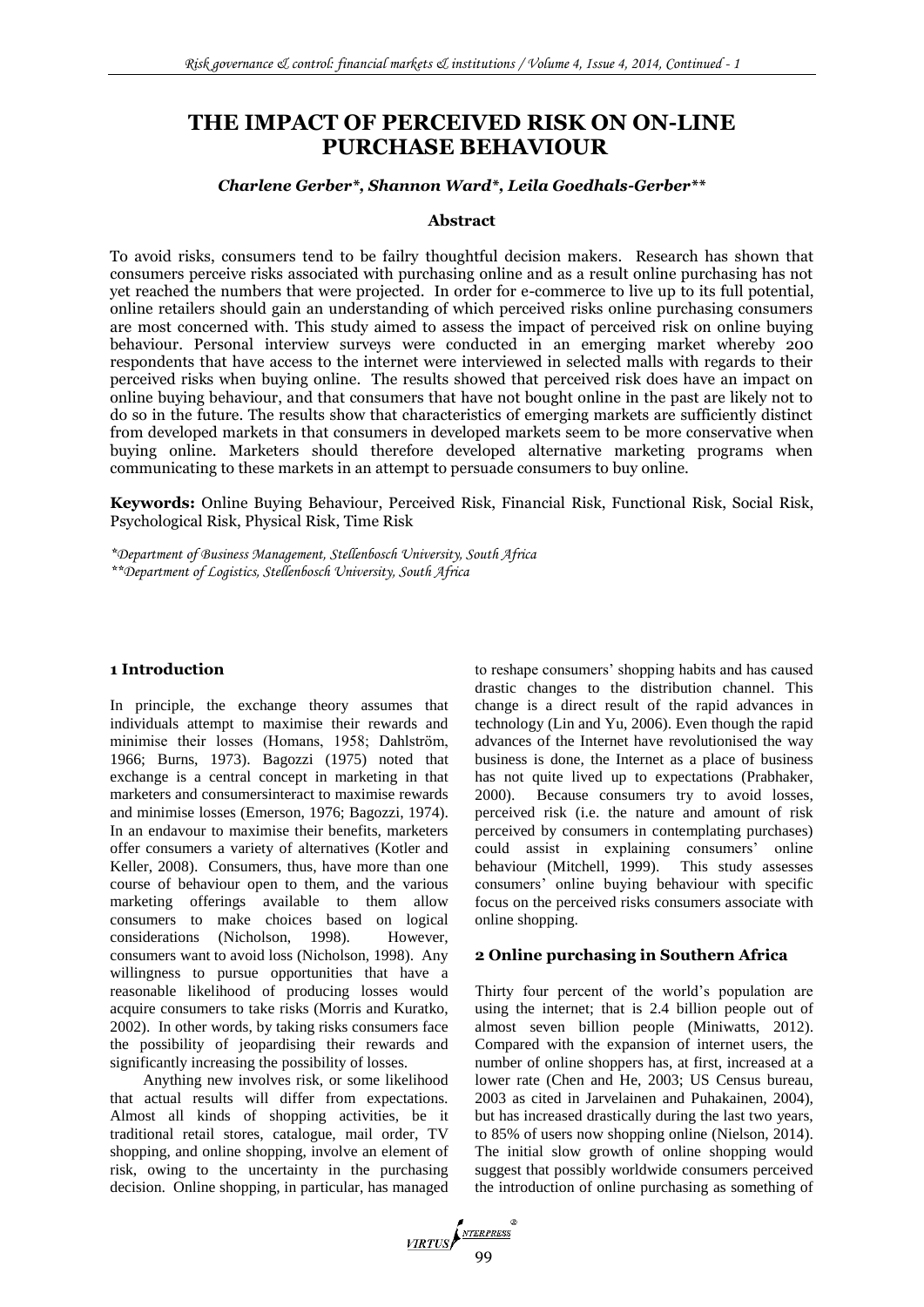a threat (Lin and Yu, 2006). If that was the case, one could assume that adoption to on-line shopping would specifically be slow in emerging markets, as consumers in emerging markets are unlikely to respond to marketing programs transplanted from developed markets (Dawar and Chattopadhyay, 2002).

For example, Africa yields seven per cent of the world's total internet usage (Miniwatts, 2012), with only 20.9 per cent of Southern Africa's population having access to the Internet (SAARF, 2013). Of current internet users in Southern Africa, 10 per cent make use of the internet for internet banking (SAARF, 2014) and only six per cent utilise the internet for making bookings (SAARF, 2013). The majority of current internet users are using it as a search engine for information (SAARF, 2013). In Southern Africa, online retailers currently represent less than one per cent of the country's R500 billion retail market (Holmes, 2014). This small percentage is an indication that online shopping is still in its infancy in Southern Africa. This conclusion can be explained in terms of Hofstede's cultural typology. According to this typology, uncertainty avoidance is the degree of risk aversion in a society (Keegan and Green, 2005). Countries that score low in uncertainty avoidance typically favour taking risks, trying new ways of accomplishing goals, and using novel approaches. Societies that score high on uncertainty avoidance, however, tend to put greater emphasis on the traditional methods of accomplishing goals, are unlikely to take on high risks, and are generally considered to be averse to ambiguity (Keegan and Green, 2005). Southern Africa's uncertainty avoidance score is relatively high, with a total of almost 60 (Hofstede, 2008). Therefore, it could be concluded that consumers in Southern Africa are typically unlikely to take on unnecessary risks. With that in mind, one could possibly describe consumers in Southern Africa as conservative, in that they are less willing to try new things (McKinsey Africa Consumer Insights Center, 2012). Based on this contention it can be inferred that it is possibly the risks associated with online purchasing that are inhibiting the growth in online shopping in Southern Africa.

In a study conducted by PwC (2013), Brazil and South Africa were identified as the countries with online users that are the most worried about the security of their personal data. Of those Brazilian online users who do not currently shop online, 60% named personal data security concerns as the main reason for not wanting to shop online, while in South Africa 61% of the respondents identified it as the main reason that they do not shop online.

As a marketer using the internet, it is important to understand how consumers make decisions within the online purchase environment, while the ability of e-retailers to grow their markets is dependent on a thorough understanding of present-day online behaviour (Hannah and Lybecker, 2010). According to Prabhaker (2000), online commerce will only thrive with an expansion of consumer confidence and consumer acceptance. By understanding consumers' perception of risks, marketers can instil confidence and acceptance of online commerce amongst consumers.

# **3 Perceived risk**

Research has shown that online shopping poses something of a threat to consumers. Numerous sources highlight the fact that consumers continue to perceive that using the internet for purchasing is risky (e.g. Bourlakis et al., 2008; Drennan et al., 2006; Ha and Coghill, 2008; Kuhlmeier and Knight, 2005; McCole et al., 2010; Bianchi and Andrews, 2012). It seems that the uncertainty associated with online shopping makes it a risky endavour for consumers. Risk refers to the likelihood that actual results will differ from expectations (Smith, 1996 as cited in Kelman, 2003; Sayers, Gouldby, Simm, Meadowcroft and Hall, 2002). Mitchell (1999) proposes that because consumers are more often motivated to avoid losses than to maximise utility in purchasing, perceived risk is powerful in explaining consumers' behaviour (Mitchell, 1999). Perceived risk refers to the nature and amount of risk perceived by a consumer in contemplating a particular purchase decision (Cox and Rich, 1964). Bauer (1960) introduced the concept of perceived risk to marketing literature (Dowling and Staelin, 1994). His work was expanded upon in a risk-taking and informationhandling in consumer behaviour by Cox (1967). This early work was then followed by several conceptual models of consumer risk-perception and informationhandling.

According to Liao, Lin and Lui (2010) people are usually more inclined to avoid mistakes rather than maximize utility when engaging in risky decision-making. In addition, consumers are generally apprehensive when they cannot be sure that purchases will allow them to realise their buying goals. Perceived risk can therefore be considered a function of the uncertainty about the potential outcomes of a behaviour and the possible unpleasantness of these outcomes (Forsythe and Shi, 2003). The amount of risk perceived by the consumer is a function of two main factors, namely, the amount at stake in the purchase decision, and the individual's feeling of subjective certainty that he/she will "win" or "lose" all or some of the amount at stake (Cox and Rich, 1964).

Different types of perceived risk exist within overall perceived risk. Many different types of perceived risks exist. Perceived risk can be grouped into six main categories of risk, namely, functional, physical, financial, time, psychological, and social risk. Overall risk can thus include any of the abovementioned six types of risk, and it can be concluded

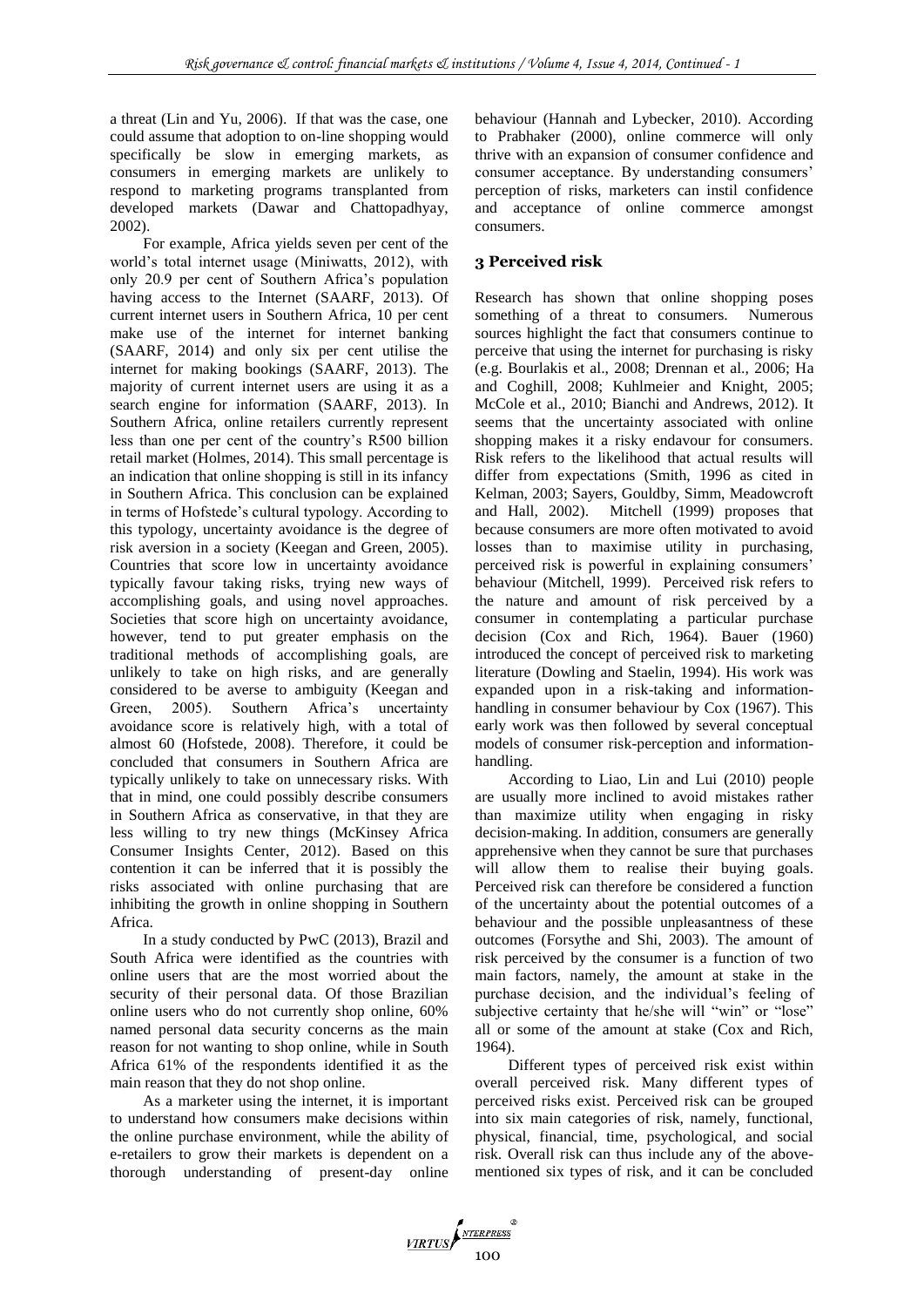that perceived risk is a multi-dimensional construct. It was Roselius (1971) who first identified time risk as a sixth type of perceived risk. Schiffman and Kanuk (2004) have identified six types of perceived risk, namely, financial, functional, social, psychological, physical, and time risk.

 *Functional risk,* also referred to as *performance risk,* is defined as the uncertainty and the consequence of a product not functioning at some expected level (Shimp and Bearden, 1982, Horton 1976). Product performance risk may result from a poor product choice owing to the shopper's inability to accurately judge the quality of the product.

 *Physical risk* refers to the probability that a product purchased may result in personal injury (Chen and He, 2003). Schiffman and Kanuk, (2004) define physical risk as the risk to self and others that the product may pose. Physical risk has also been defined as the potential threat to an individual's safety, physical health, and well-being (Lu, Hsu, and Hsu, 2005).

 *Financial risk* is defined as the probability of monetary loss associated with buying a product (Horton, 1976). Jacoby and Kaplan (1972) define financial risk as the chance that one will lose money from the trial of an unfamiliar brand. Financial risk is also defined as the probability that the product will not be worth the financial price (Schiffman and Kanuk, 2004) and would have been available more cheaply somewhere else (Lu et al*.,* 2005). Furthermore, financial risk involves the uncertainty of not receiving the product at all, even after paying for it (Biswas and Biswas, 2004), as well as the possibility that one's credit-card information may be misused (Forsythe and Shi, 2003).

 *Social risk* reflects the disappointment in the individual by friends and family in case of a poor product or service choice (Ueltschy et al*.*, 2004). Social risk is also defined by Peter and Tarpey (1975) and Jacoby and Kaplan (1972) as the likelihood of the purchase resulting in others thinking of the consumer less favourably. Lu et al*.,* (2005), however, describe social risk as being concerned with an individual's ego and the effect that a purchase will have on the opinions of reference groups. The overlap between Schiffman and Kanuk's (2004) definition of psychological risk and Lu et al*.'s* (2005) definition of social risk should be noted, since both refer to the effect of risk on ego. Ego is an internal state of selfimage control (Schiffman and Kanuk, 2004). The viewpoint of Schiffman and Kanuk (2004) is that ego is a definition of psychological risk and was accepted for the purpose of this study.

 *Psychological risk* reflects an individual's disappointment in oneself in case of a poor product or service choice (Ueltschy et al*.*, 2004). Psychological risk is also defined as the chances of the specific purchase being inconsistent with the personal or selfimage of the consumer (Chen and He, 2003, Peter and Tarpey, 1975 and Jacoby and Kaplan, 1972). Schiffman and Kanuk (2004) define psychological risk as the risk that a poor product choice will bruise the consumer's ego. Thus, it can be concluded that psychological risk relates to the consumer's internal and personal assessment of disappointment.

 *Time risk* results when a passage of time reduces the ability of the product to satisfy wants, such as when a product rapidly becomes obsolete (Ross, 1975). Time risk also refers to the probability that a purchase results in loss of time to buy or retain the product (Chen and He, 2003). In more simple terms, time risk refers to the possibility that a purchase will take too long or waste too much time. Furthermore, time risk relates to the time and effort lost in returning or exchanging the product, and any technological problems such as a slow website server (Hassan et al*.,* 2006). Roselius (1971) described this time risk as the time, convenience, and effort wasted in getting a product adjusted, repaired, or replaced.

Overall perceived risk is therefore a function of performance, physical, financial, social, psychological, and time risk and can thus be described as a multi-dimensional construct. Each of these risk types appears to be linked to what Cox describes as the consequence component of perceived risk. These types of risk have been used to measure overall perceived risk in several previous studies (Ueltschy et al*.*, 2004, Pires, Stanton, and Eckford*.*,pk- n.d., Lu et al*.*, 2005, Chen and Dubinsky, 2003, Biswas and Biswas, 2004, Forsythe and Shi, 2003, and Chen and He, 2003).

Findings have suggested that perceived risk is powerful in explaining consumers' behaviour. As stated, consumer behaviour can be considered as an instance of risk-taking, based on the fact that any action of consumers will produce consequences which they cannot anticipate with anything approximating certainty, and at least some of which are likely to be unpleasant (Bauer 1960 as cited in Laroche, Bergeron and Goutaland, 2003). Specifically in emerging markets; if perceived risk is powerful in explaining customer behaviour, consumers' reluctance to purchase online could be a direct result of perceived risk. From the above discussion, the following hypothesis is postulated:

Hypothesis 1: Consumers' willingness to purchase online is dependent on their perception of risk associated with online buying

Explaining human behaviour in all its complexity is a difficult task (Ajzen, 1991). Social psychologists have attempted to influence people's attitudes to elicit corresponding behaviours for decades (Glasman and Albarracín, 2006). In their endavours to understand consumer behaviour researchers concurred that past behaviour might predict future behaviour. According to Ouellette and Wood (1998) past behavior may contribute to intentions and have direct effects on intentions. Ajzen (1991) stated that intentions to perform behaviours of different kinds can be predicted with high accuracy

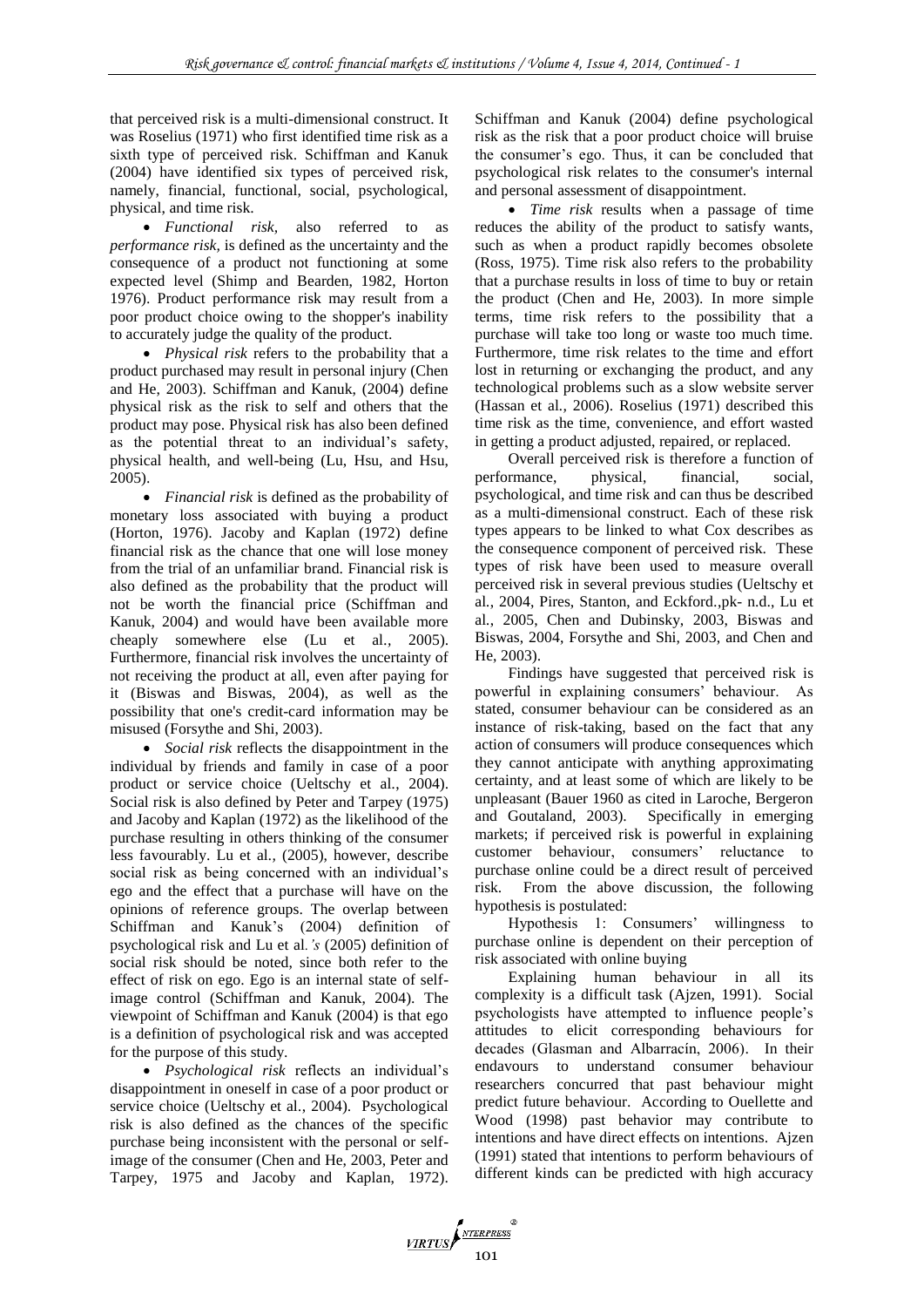from attitudes toward the behavior. Intentions represent consumers' motivation in the sense of their conscious plan or decision to exert effort to enact the behaviour. Intentions and behaviour are held to be strongly related when measured at the same level of specificity in relation to the action, target, context, and time frame (Fishbein and Ajzen, 1975 *in* Conner and Armitage, 1998).

From the above discussion one can therefore conlude that, if consumers' willingness to purchase online is dependent on their perception of risk associated with online buying; consumers that were reluctant to buy online in the past will be reluctant to buy online in the future. Therefore, the following hypothesis is postulated:

Hypothesis 2: Consumers' intention to purchase online can be predicted by their past online buying behaviour.

#### **4 Research method**

Personal interviews were conducted amongst shoppers in an emerging market. Data were collected by fieldworkers who personally interacted with shoppers in various shopping malls to complete questionnaires.

#### *4.1 Research participants*

The target population of the study was consumers who had access to the internet and who were located across South Africa. South Africa has been identified as a promising emerging market in Africa (South African Consulate General, 2012). More specifically, the cities of Johannesburg and Tshwane (Pretoria) were chosen as the primary sampling units. Johannesburg and Tshwane were chosen since these cities are known to be the most multi-cultural and industrialised cities in South Africa (Statistics South Africa, 2001). A number of shopping malls in the Johannesburg and Pretoria area were chosen for conducting the research. A list of all the possible malls which permitted the collection of data was drawn up and then the selected shopping malls were chosen by means of the judgement sampling technique. For the purpose of this study, shopping malls expected to be patronised by (relatively) high income consumers (\$800 and higher) were chosen as the secondary sampling units as they were expected to have access to the internet. The sample respondents were finally selected by means of the convenience sampling technique.

The purpose of this study was to assess the impact of perceived risks on online buying behaviour, and not to provide a profile of online consumers. For this reason, no sampling quotas in terms of age or gender were specified. The sample consisted of a total of 200 respondents. In terms of gender, the total sample consisted of 92 (46%) males and 108 (54%) females, with most respondents (32%) being 25 to 34 years old. Only 10% of the respondents were 24 years and younger, and 30.5% were 50 years and older. The total number of respondents (n=200) had access to the internet at work or at home. The number of respondents who had bought a product or service online previously was 48.5% (n=97) of the total sample, and the number of respondents who had not bought a product or service online previously was 51.5% (n=103). Of those respondents who had purchased a product or service online before, 51 were female and 46 were male. Half of the repondents indicated that they had an intention to purchase online.

# *4.2 Measuring instruments*

A questionnaire consisting of various sections was developed. In section A demographic information of respondents was collected; in section B previous online purchasing experience was gauged. Section C was designed to provide an indication on respondents' perception of perceived risks. It contained 26 items to measure respondents' perception of risks associated with online buying. A five-point Likert-type response scale, which ranged from strongly disagree (1) to strongly agree (5), was used. Careful attention was given to the layout of the questionnaire, to control for any order bias. The questionnaire was pilot-tested on two different occasions among a total of 55 respondents and revised where required.

# *4.3 Research procedure*

The primary data collected in this study were collected over a period of two weeks, during weekdays and on weekends. The questionnaires were completed at seven different shopping malls in Johannesburg and Tshwane that allowed survey research. Fieldworkers approached consumers walking in the mall, and requested a few minutes of their time to conduct an interview. The questionnaire took six to eight minutes to complete. After the collection of data, 20% of the completed questionnaires were back-checked as a means of quality control.

# **5 Results**

# *5.1 Dimensionality analysis*

The construct validity of the questionnaire was assessed using Exploratory Factor Analysis (EFA). Principal-Axis Factoring, using Direct Oblim rotation was used. Factors that had eigenvalues >1 were considered to be indicative of the number of meaningful factors. An item was selected if it had a loading of  $\geq$  0.35 on the appropriate factor and was deemed to cross-load if the loadings differed by  $\leq$ 0.25. Items that did not comply with the inclusion criteria were deleted. The EFA was repeated until no

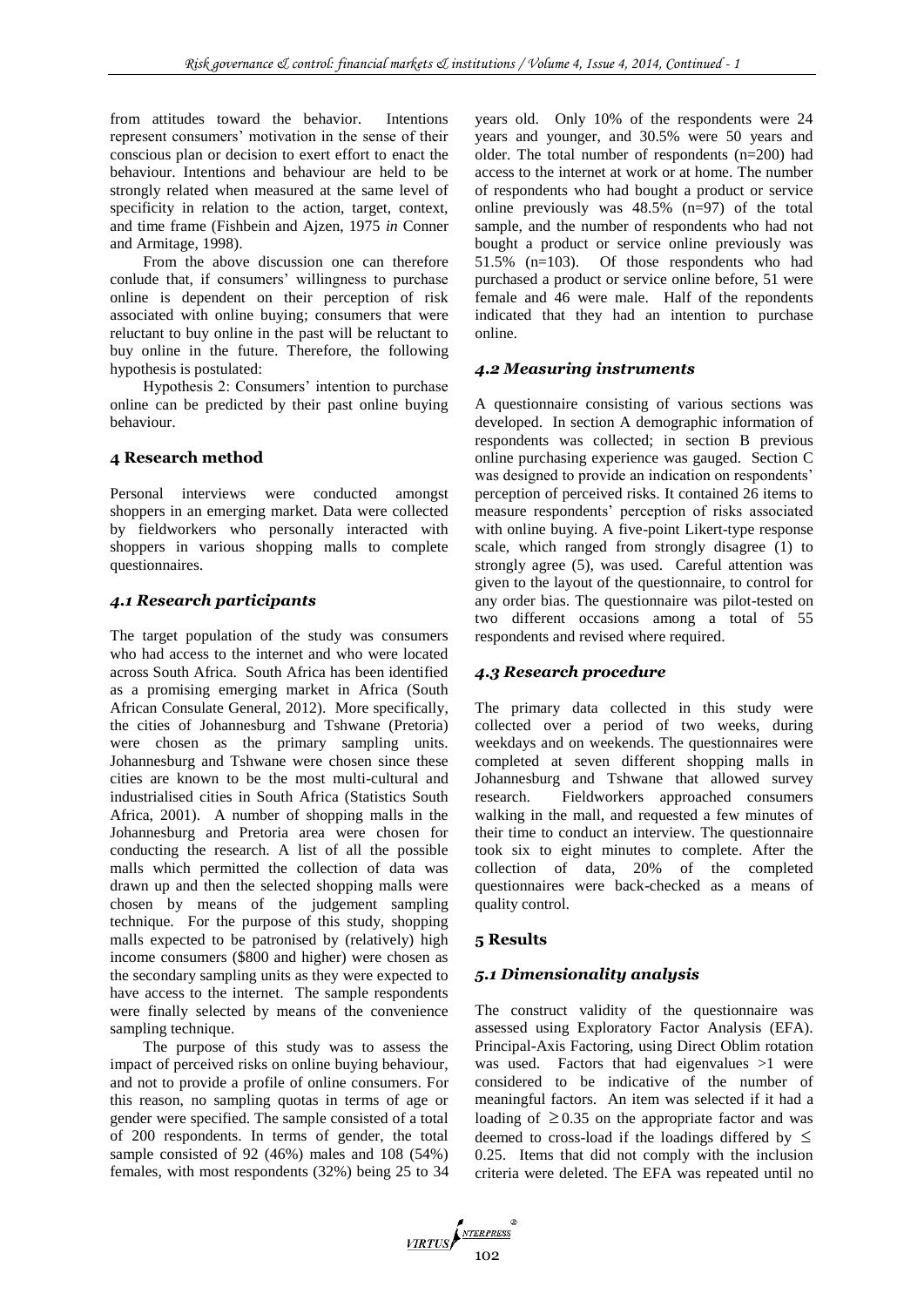'problematic' items remained on any factor and a 'clean' factor structure was obtained. Internal consistency was assessed by means of Cronbach Alpha coefficients.

#### *5.2 Perceived risk*

The KMO (Kaiser-Meyer-Olkin) measure of sampling adequacy for this EFA was .884, and Bartlett's test of sphericity was significant ( $p<0.000$ ). The closer the KMO score is to 1.00, the more appropriate the data are, and where the significance level is <0.05, the data are appropriate for being subjected to an exploratory factor analysis. Based on these two indices it was concluded that the data were appropriately scaled for factor analysis.

Considering the inclusion criteria, two items that measured financial risk, and two items measuring time risk were removed after the first round. After the second round, one item measuring physical risk, and the remaining two items that measured financial risk were removed. In the third round one item measuring physical risk was also removed. The fourth round of EFA was accepted as the final factor 'clean' structure. All the remaining items allocated to the subscales loaded satisfactory. After studying the items it was decided to label the factors: Personal risk (i.e. the remaining items of physical risk loaded with psychological risk), Social risk and Performance risk (i.e. the remaining items of time risk loaded with performance risk). The financial risk dimension had thus fallen away, and the two items that measured time risk were thus deleted (as depicted in Table 1). The Cronbach Alpha co-efficients for the EFA derived scale were found to be satisfactory. They were calculated as follows: performance risk  $(=0.882)$ , social risk  $(=0.884)$  and personal risk  $(=0.851)$ .

#### *5.3 Impact of perceived risk on online buying behaviour*

Direct logistic regression was performed to assess the impact of perceived risk on online buying behaviour. The model contained three independent variables (Personal risk, Social risk and Performance risk). The full model containing all predictors was statistically significant  $(3, N=200) = 31.304$ , thereby rejecting the null hypothesis  $(p<0.000)$ . By rejecting the null hypothesis one can conclude that the model was able to distinguish between respondents who reported and did not report that they have not purchased online before. The model as a whole explained between 14.5% (Cox and Snell R square) and 19.3% (Nagelkerke R squared) of the variance in no online purchases, and correctly classified 65.5% of cases. As shown in Table 2, only one of the independent variables made a unique statistically significant contribution to the model, namely Performance risk. The variable recorded an odds ratio of 2.096; which indicates that respondents that experienced performance risk were twice as likely not to purchase online, than someone that would purchase online.

|                    | Personal | Performance | Social   |
|--------------------|----------|-------------|----------|
| PSYCH2             | 0.862    | $-0.038$    | $-0.052$ |
| PSYCH4             | 0.661    | $-0.020$    | $-0.058$ |
| PSYCH <sub>3</sub> | 0.640    | 0.013       | $-0.208$ |
| PSYCH1             | 0.604    | $-0.049$    | $-0.271$ |
| PHYS4              | 0.597    | 0.033       | $-0.114$ |
| PHYS <sub>2</sub>  | 0.498    | 0.136       | 0.010    |
| PERF5              | $-0.099$ | 0.764       | $-0.074$ |
| PERF <sub>2</sub>  | $-0.010$ | 0.764       | $-0.045$ |
| PERF1              | $-0.063$ | 0.743       | $-0.049$ |
| PERF4              | $-0.166$ | 0.728       | $-0.171$ |
| TIME1              | 0.133    | 0.709       | 0.018    |
| PERF3              | 0.012    | 0.688       | 0.027    |
| TIME <sub>2</sub>  | 0.244    | 0.602       | 0.150    |
| TIME3              | 0.209    | 0.489       | 0.149    |
| SOC1               | 0.041    | 0.064       | $-0.850$ |
| SOC <sub>2</sub>   | 0.134    | 0.086       | $-0.791$ |
| SOC3               | 0.260    | 0.021       | $-0.671$ |
| SOC <sub>4</sub>   | 0.240    | $-0.020$    | $-0.464$ |
| Cronbach alpha     | 0.851    | 0.882       | 0.884    |

**Table 1.** Exploratory factor analysis results (risk types)

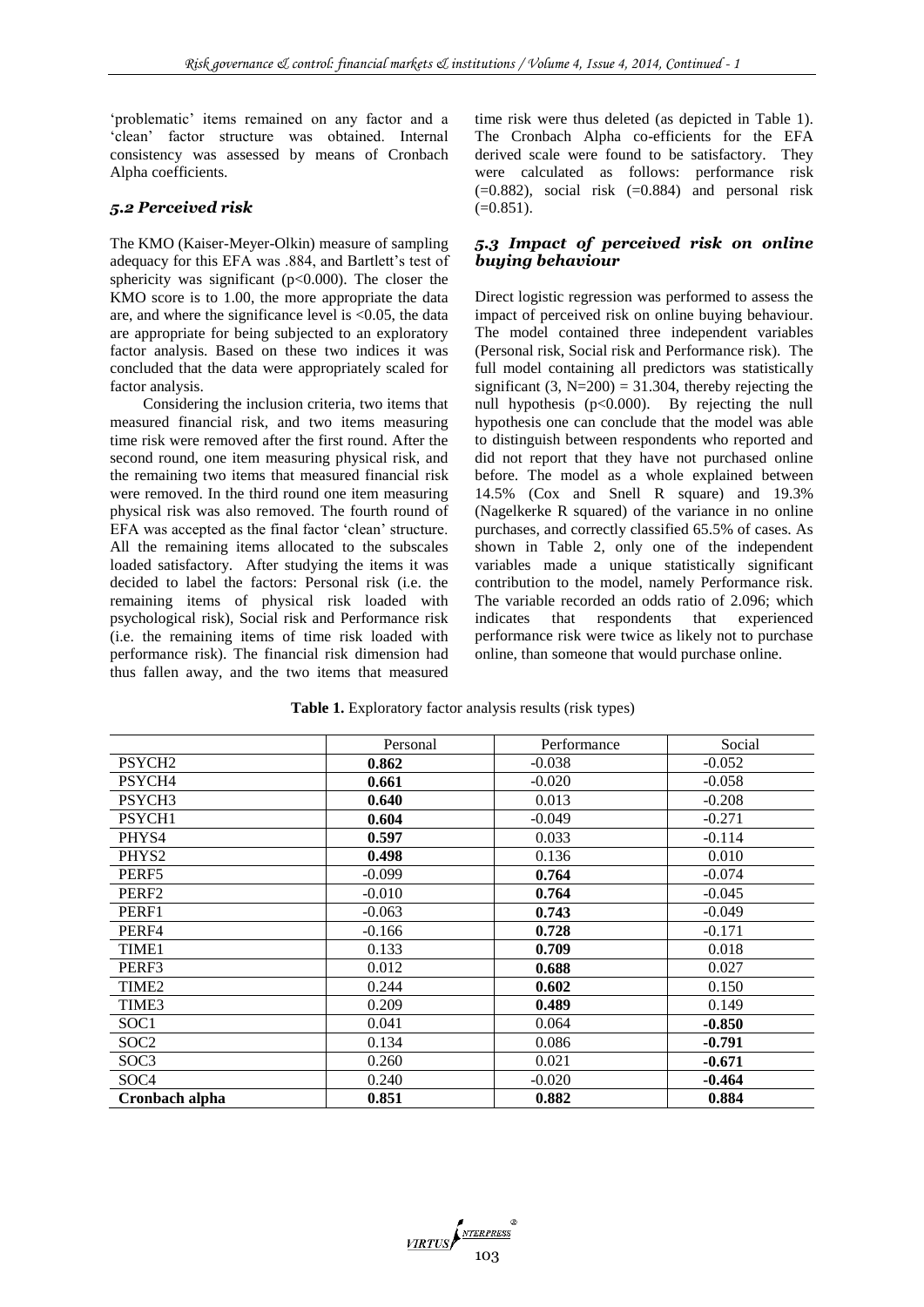|                  | B        | S.E.  | Wald   | df | $\boldsymbol{p}$ | Odds ratio | 95% C.I. for<br>odds ratio |       |
|------------------|----------|-------|--------|----|------------------|------------|----------------------------|-------|
|                  |          |       |        |    |                  |            | Lower                      | Upper |
| Personal risk    | 0.141    | 0.250 | 0.319  |    | 0.572            | 1.152      | 0.705                      | 1.882 |
| Performance risk | 0.740    | 0.180 | 16.849 |    | 0.000            | 2.096      | 1.472                      | 2.985 |
| Social risk      | 0.263    | 0.216 | 1.484  |    | 0.223            | 1.301      | 0.852                      | 1.988 |
| Constant         | $-2.937$ | 0.604 | 23.686 |    | 0.000            | 0.053      |                            |       |

**Table 2.** Logistic regression predicting likelihood of buying online

#### *5.4 Impact of past online buying behaviour on intention to purchase online*

Simple linear regression was performed to assess whether past online buying behaviour would predict future online behaviour. Future online buying behaviour was assessed by measuring intention to purchase on a five point scale (Cronbach Alpha=0.84). Preliminary analyses were conducted to ensure no violation of the assumptions of normality, linearity, multicollinearity and homoscedasticity. The total variance explained by the model as a whole was 6.1%, *F*(1,198)=13.823, p<0.05. In the model "Bought online" was statistically significant (beta = 0.255, p<0.05); therefore 6% of future online buying behaviour can be explained by past online buying behaviour.

# **Table 3.** Simple linear regression predicting future buying behaviour

| Model Summary                               |       | Anova | Coefficients |         |       |       |         |  |
|---------------------------------------------|-------|-------|--------------|---------|-------|-------|---------|--|
| Predictor                                   |       | $R^2$ | Adjusted     | F       |       | Beta  |         |  |
|                                             |       |       | $R^2$        | (df)    |       |       |         |  |
| Dependant variable: Intention to buy online |       |       |              |         |       |       |         |  |
|                                             | 0.225 | 0.065 | 0.061        | 13.823* |       |       |         |  |
|                                             |       |       |              | (1)     |       |       |         |  |
| Constant                                    |       |       |              |         | 3.959 |       | 37.722* |  |
| Bought online                               |       |       |              |         | 0.544 | 0.255 | 3.718*  |  |

# **6 Discussion**

The empirical results of this study revealed that the respondents' perceived three types of risks when shopping online, namely, personal risk, social risk and performance risk, as opposed to the expected six types of perceived risks. It is not certain why the respondents viewed fewer risks, or viewed the risks as overlapping. It is suggested that perhaps a reason for this "downsizing" in perceived risk is due to a current global and local consumer behaviour trend.

The above suggestion for the simplification of perceived risk could possibly be explained in terms of the theory of heuristics. It is already known that perceived risk has an influence on a consumer's decision-making (Schiffman and Kanuk, 2004). It has been suggested that consumers make use of judgemental heuristics as a means of simplifying the decision process (Jordan and Kaas, 2002). Judgemental heuristics are shortened, often by suboptimal information processing strategies, so-called "mental shortcuts" which are used systematically, but often unconsciously, to simplify decision-making (Jordan and Kaas, 2002). It is therefore suggested that in this study, it is possible that owing to busy lifestyles of the respondents, the respondents took "mental shortcuts" when assessing the perceived risks associated with purchasing online. Thus, the perceived risks were simplified in their minds, from six types of risk to three.

The empirical results of this study also revealed that consumers' reluctance to shop online could be attributed to perceived risk. Anything new involves risk, or some likelihood that actual results will differ from expectations. The results revealed that the respondents do not shop online because they experience personal, performance as well as social risk with regard to online buying. In fact, the results showed that consumers who specifically experienced performance risk were twice as likely not to purchase online, than someone that would purchase online. A key factor that characterises emerging markets is the low income levels of consumers (Dawar and Chattopadhyay, 2002). It would seem that as consumers in emerging markets have lower levels of income; their perceived risk might possibly be higher as they have more to lose in circumstances that are unfamiliar. The results revealed that consumers that were reluctant to purchase online in the past will also be reluctant to purchase online in the future. In other words, respondents' perception of risk associated with online purchases not only explained their reluctance to purchase online in the past, but also explains their reluctance to purchase online in the future.

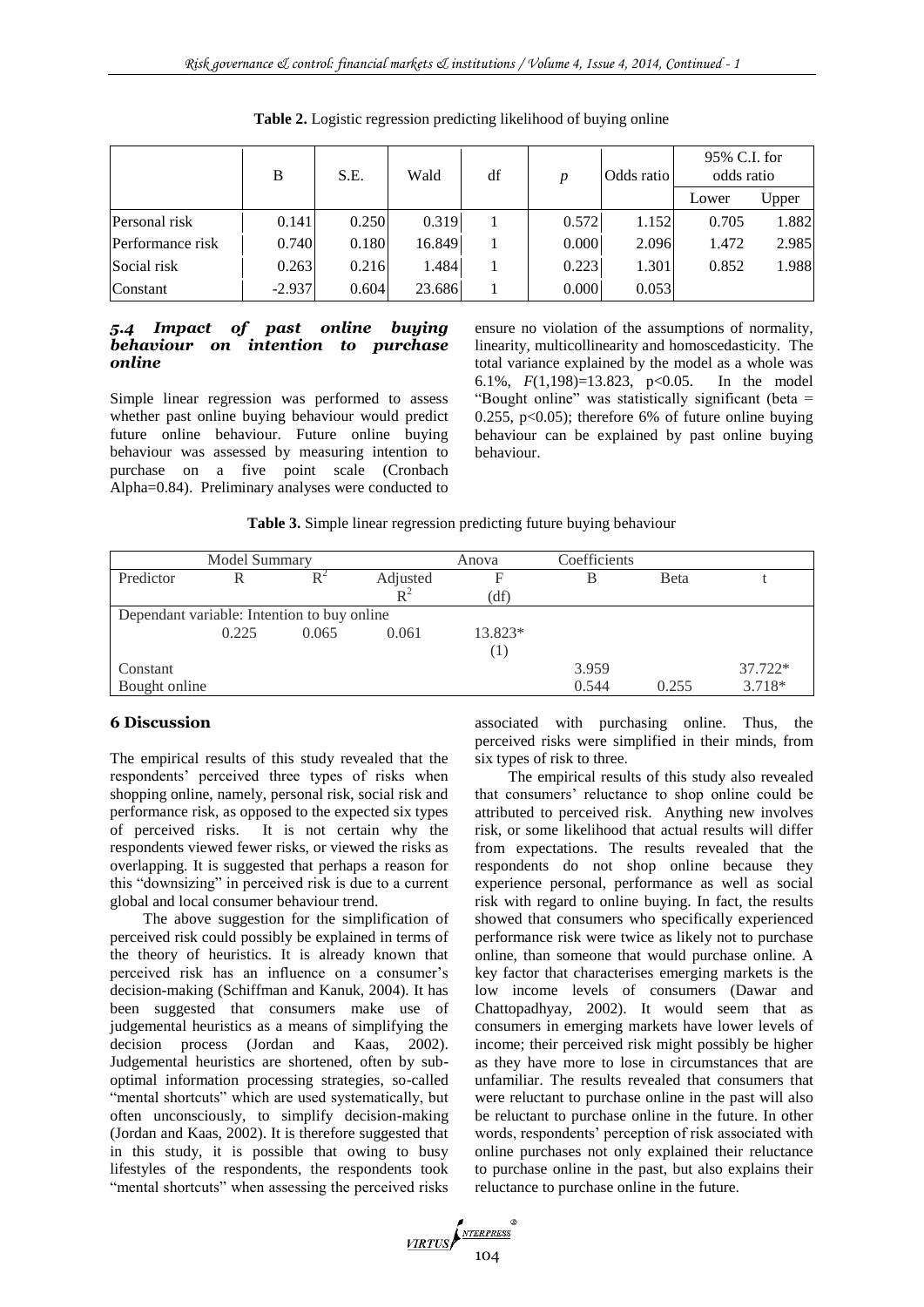# **7 Conclusion**

Consumers tend to be failry thoughtful decision makers, and therefore tend to avoid risk. In order for e-commerce to live up to its full potential, online retailers need to understand that consumers perceive online purchasing as something of a threat, as was revealed in this study. In spite of the many retail opportunities the Internet offers, growth of online purchasing will remain slow in emerging markets if marketers do not succeed to change the perception of risks associated with online purchasing. Online commerce in emerging markets will only thrive if marketers manage to expand consumer confidence and acceptance with regards to online purchasing. This conclusion is supported by Dawar and Chattopadhyay (2002) who states that marketers should developed alternative marketing programs for emerging markets, specifically in endeavours to persuade consumers to buy online.

In this study consumers' online buying behaviour, with specific focus on the perceived risks consumers associate with online shopping were assessed. Specifically, the impact of perceived risk on online buying behaviour, and the impact of past online buying behaviour on future online buying behaviour were assessed. The results of the study revealed that personal, performance and social risk have an impact on online buying behaviour, and that past online buying behaviour impacted on future online buying behaviour. One can conclude that changing customers' perceptions about perceived risks associated with online buying, and instilling confidence and acceptance about online commerce amongst consumers remain a challenge to marketers.

#### **References**

- 1. ACNielsen. 2005. *Global consumer attitudes towards online shopping*. [Online] Available: http://www2.acnielsen.com/reports/documents/2005\_ cc\_onlineshopping.pdf [April 2008].
- 2. Ajzen, I. 1991. The theory of planned behaviour. Organisational Behaviour and Human Processes, 50: 179-211.
- 3. Bagozzi, R.P. 1975. Marketing as exchange. Journal of Marketing, 39(4): 32-39.
- 4. Bagozzi, R.P. 1974. Marketing as an organized behaviour system of exchange. Journal of Marketing, 38(4): 77-81.
- 5. Bianchi, C. and Andrews, L. 2012. Risk, trust, and consumer online purchasing behaviour: a Chilean perspective. *International Marketing Review*, 9(3): 253-276.
- 6. Bourlakis, M., Papagiannidis, S. and Fox, H. 2008. Econsumer behaviour: past, present and future trajectories of an evolving retail revolution. *International Journal of E-Business Research*, 4(3): 64-76.
- 7. Burns, T. 1973. A Structural Theory of Social Exchange. *Acta Sociologica*, 16(3): 188-208.
- 8. Chen, Z. and Dubinsky, A.J. 2003. A Conceptual Model of Perceived Customer Value in E-Commerce:

A Preliminary Investigation. *Psychology and Marketing*, 20(4): 323-347.

- 9. Conner, M. and Armitage, C.J. 1998. Extending the theory of planned behaviour: A review and avenues for future research. Journal of Applied Social Psychology, 28(15): 1429-1464.
- 10. Cox, D.F. 1967. *Risk Taking and Information Handling in Consumer Behaviour.* Boston: Harvard University Press.
- 11. Cox, D.F. "Risk Handling in Consumer Behaviour An Intensive Study of Two Cases", in Cox, D.F., *Risk Taking and Information Handling in Consumer Behaviour,* Boston: Harvard University Press, 1967, 38-41.
- 12. Cox, D.F. 1961. "Clues for Advertising Strategists", in Cox, D.F., *Risk Taking and Information Handling in Consumer Behaviour,* Boston: Harvard University Press, 1967, 112-151.
- 13. Cox, D.F., and Rich, S.U. 1964. Perceived Risk and Consumer Decision Making – The Case of Telephone Shopping. *Journal of Marketing Research,* 1: 32-39.
- 14. Cunningham, L.F., Gerlach, J.H., Harper, M.D., and Young, C.E. 2005. Perceived Risk and the Consumer buying process: Internet airline reservations. *International Journal of Service Industry Management,* 16(4): 357-372.
- 15. Dahlström, E. 1966.Exchange, influence and power. *Acta Sociologica*, 9(3/4): 237-284.
- 16. Dawar, N. and Chattopadhyay, A. 2002. Rethinking marketing programs for emerging markets. *Long Range Planning*, 35: 457-474.
- 17. Dowling, G. R., and Staelin, R. 1994. A Model of Perceived Risk and Intended Risk-handling Activity. *Journal of Consumer Research*, 21(June): 119-134.
- 18. Drennan, J., Sullivan Mort, G. and Previte, J. 2006. Privacy, risk perception, and expert online behaviour: an exploratory study of household end-users. *Journal of Organisational and End User Computing*, 18(1): 1- 21.
- 19. Emerson, R.M. 1976. Social exchange theory. *Annual review of Sociology*, 2: 335-362.
- 20. Forsythe, S.M., and Shi, B. 2003. Consumer patronage and risk perceptions in Internet shopping. *Journal of Business Research*, 56: 867-875.
- 21. Garbarino, E., and Strahilevitz, M. 2004. Gender differences in the perceived risk of buying online and the effects of receiving a site recommendation. *Journal of Business Research,* 57: 768-775.
- 22. Glasman, L.R. and Albarracín, D. 2006. Forming attitudes that predict future behaviour: A metaanalysis of attitude-behaviour relation. Psychological Bulletin, 132(5): 778-822.
- 23. Ha, H. and Coghill, K. 2008. Online shoppers in Australia: dealing with problems. *International Journal of Consumer Studies*, 32(1): 5-17.
- 24. Hannah, B. and Lybecker, K.M. 2010. Determinants of Recent Online Purchasing and the Percentage of Income Spent Online.*International Business Research*, 3(4): 60-71.
- *25.* Holmes, T. 2014. *Big money in hunt for SA e-retail riches: Online shopping is increasing rapidly in South Africa, but financiers need deep pockets* [Online]. Available: http://www.techcentral.co.za/big-moneyin-hunt-for-sa-e-retail-riches/49212/ [2014, July 1].
- 26. Holton, G.A. 2004. Defining Risk. *Financial Analysis Journal*, 60(6): 19-25.

VIRTUS